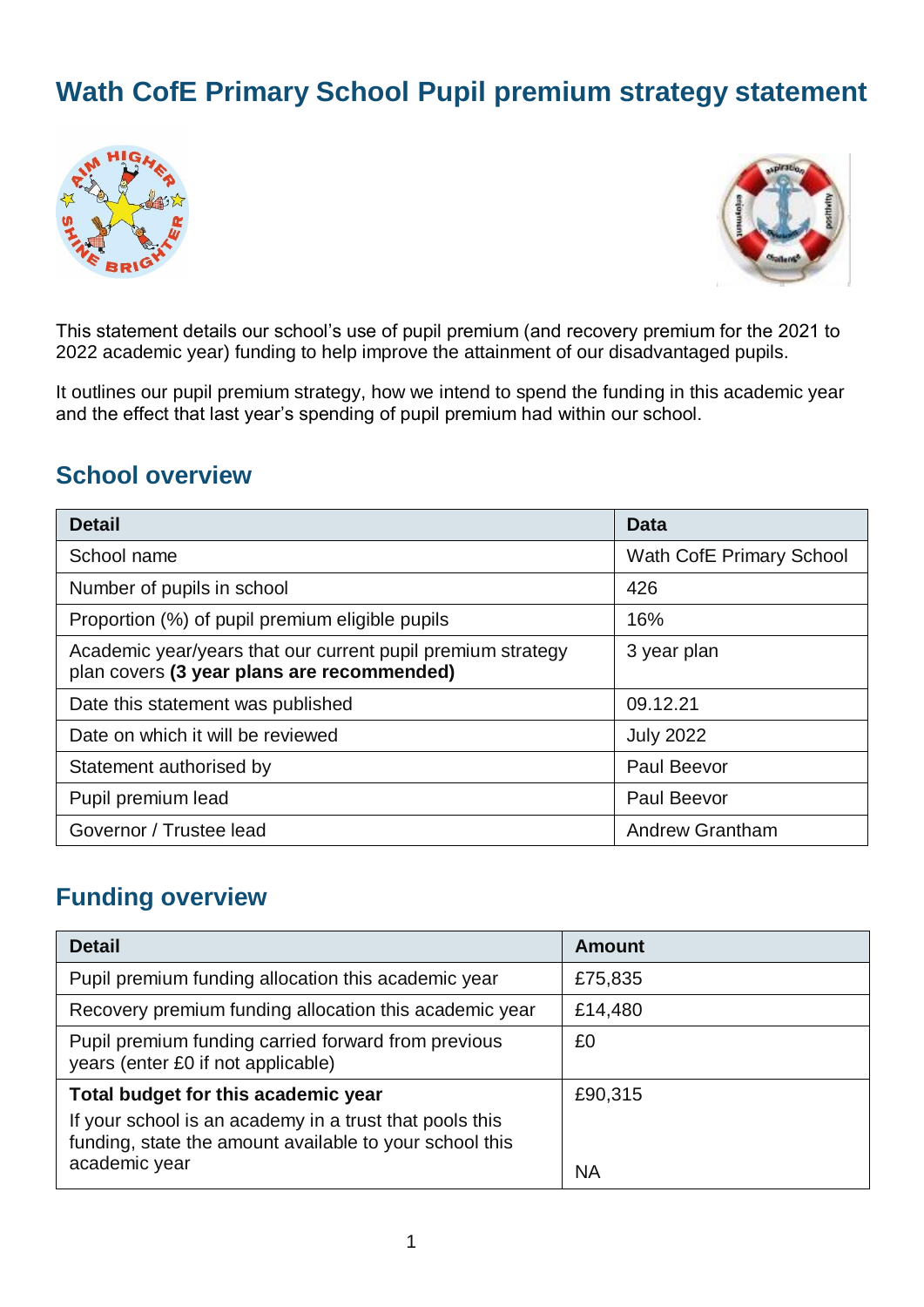# **Part A: Pupil premium strategy plan**

# **Statement of intent**

#### Aims

At Wath CofE Primary School we aim that disadvantaged pupils are supported through a range of school strategies so that they attend school in line with national averages for all pupils, have access to high quality pastoral support so that feel safe secure and happy in school whilst accessing quality first teaching provision through in class learning and intervention outside class which swiftly addresses specific learning gaps. Our school motto is, 'Aim higher, shine brighter' and this is at the heart of what we do for all pupils but particularly those who are disadvantaged.

To achieve these aims, we will:

- Enhance quality first provision through a range of CPD opportunities which enable all staff to enhance their practice in ways which are linked to our DEP.
- Ensure consistency in key area of the curriculum through the purchase of an accredited phonics scheme and regular review and coaching from the English Lead in guided reading and Phonics Lead in this area.
- Plan strategic interventions which are based on research evidence, early intervention, targeted towards the groups of greatest need and using practitioners who can make the greatest difference.
- Enable disadvantaged pupils to have attendance which is in line with national averages for all pupils so they access a full curriculum offer.
- Use a broad network of welfare provision so that all pupils feel, safe, secure, happy and ready to learning whilst ensuring all parents have positive relationships with school.

### **Challenges**

This details the key challenges to achievement that we have identified among our disadvantaged pupils.

| <b>Challenge</b><br>number | Detail of challenge                                                                               |
|----------------------------|---------------------------------------------------------------------------------------------------|
|                            | Providing quality-first teaching which enhances the progress and attainment of all pupils         |
|                            | particularly those who are disadvantaged.                                                         |
| 2                          | Pupils' greater social, emotional needs and mental health.                                        |
| 3                          | The attendance and persistent absence gap between the pupil premium children and all<br>children. |
| 4                          | Language and literacy gaps including phonics in early years and KS1.                              |
| 5                          | Learning gaps in KS2 [Y6 writing and Y4 writing and mathematics].                                 |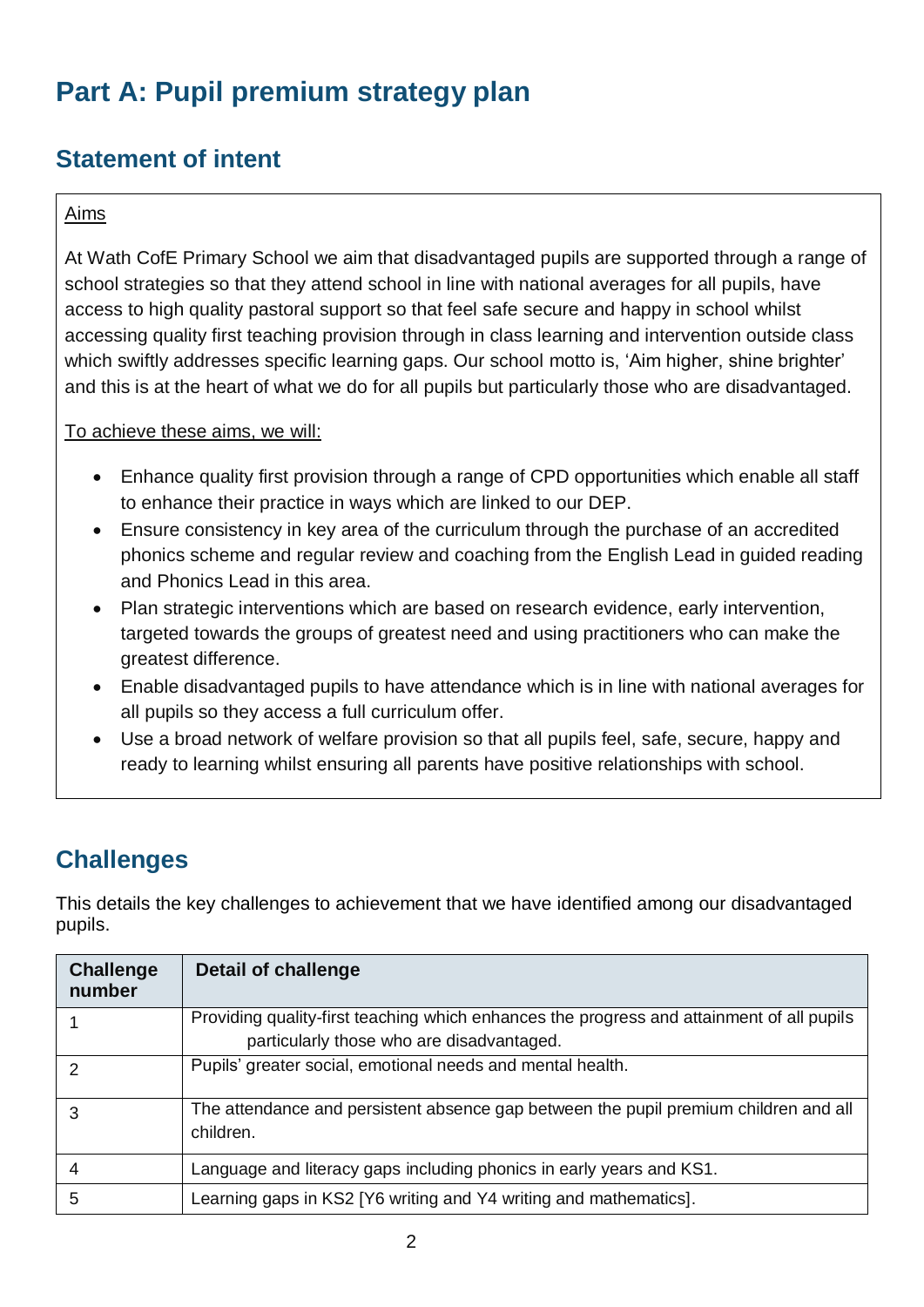## **Intended outcomes**

This explains the outcomes we are aiming for **by the end of our current strategy plan**, and how we will measure whether they have been achieved.

| <b>Intended outcome</b>                                                                                          | <b>Success criteria</b>                                                                                                                                                                                                                                                                                                                                          |  |  |
|------------------------------------------------------------------------------------------------------------------|------------------------------------------------------------------------------------------------------------------------------------------------------------------------------------------------------------------------------------------------------------------------------------------------------------------------------------------------------------------|--|--|
| 1. To provide quality first class-led teaching to<br>all pupils including those who are pupil<br>premium.        | Teachers are expert teachers of phonics or<br>$\bullet$<br>reading.<br>Teachers engage in action research to de-<br>$\bullet$<br>velop their practice in other key areas.<br>Children achieving expected in reading,<br>$\bullet$<br>writing and maths is in in-line with or ex-<br>ceeds national averages.                                                     |  |  |
| 2. To promote engagement by addressing<br>social, emotional needs and mental health.                             | Case studies and numerical data show pu-<br>$\bullet$<br>pil premium children are happy at school.<br>Drop-in review shows pupil premium chil-<br>$\bullet$<br>dren are engaged in their learning.<br>Pupil premium children receive recognition<br>$\bullet$<br>in-line with all children.                                                                      |  |  |
| 3. To close the attendance and persistent<br>absence gap between the pupil premium<br>children and all children. | Attendance for all pupils exceeds the na-<br>$\bullet$<br>tional average of 95.8%.<br>To improve the attendance of pupil pre-<br>mium children to be in line with the national<br>average for all pupils.<br>To improve persistent absence amongst<br>$\bullet$<br>for pupil premium children so that it is in<br>line with the national average for all pupils. |  |  |
| To improve pupil premium children's<br>4.<br>language and literacy skills in the early<br>years and KS1.         | Children who require SALT support<br>$\bullet$<br>access this in school and come off<br>programmes of support.<br>83% of pupil premium children pass<br>phonics screening in Year 1.<br>83% of pupil premium children pass<br>phonics screening in Year 2.                                                                                                       |  |  |
| 5. To close learning gaps in KS2.                                                                                | Year 4 pupil premium writing outcomes<br>$\bullet$<br>are in line with those for all pupils at the<br>expected level.<br>Year 4 maths outcomes for all pupils are<br>78% or greater at the expected level.<br>Year 6 writing outcomes for all pupils are<br>78% or greater at the expected level.                                                                |  |  |
| 6. To support the social and emotional needs<br>of pupil premium families.                                       | There is a designated parent support<br>$\bullet$<br>worker in school.                                                                                                                                                                                                                                                                                           |  |  |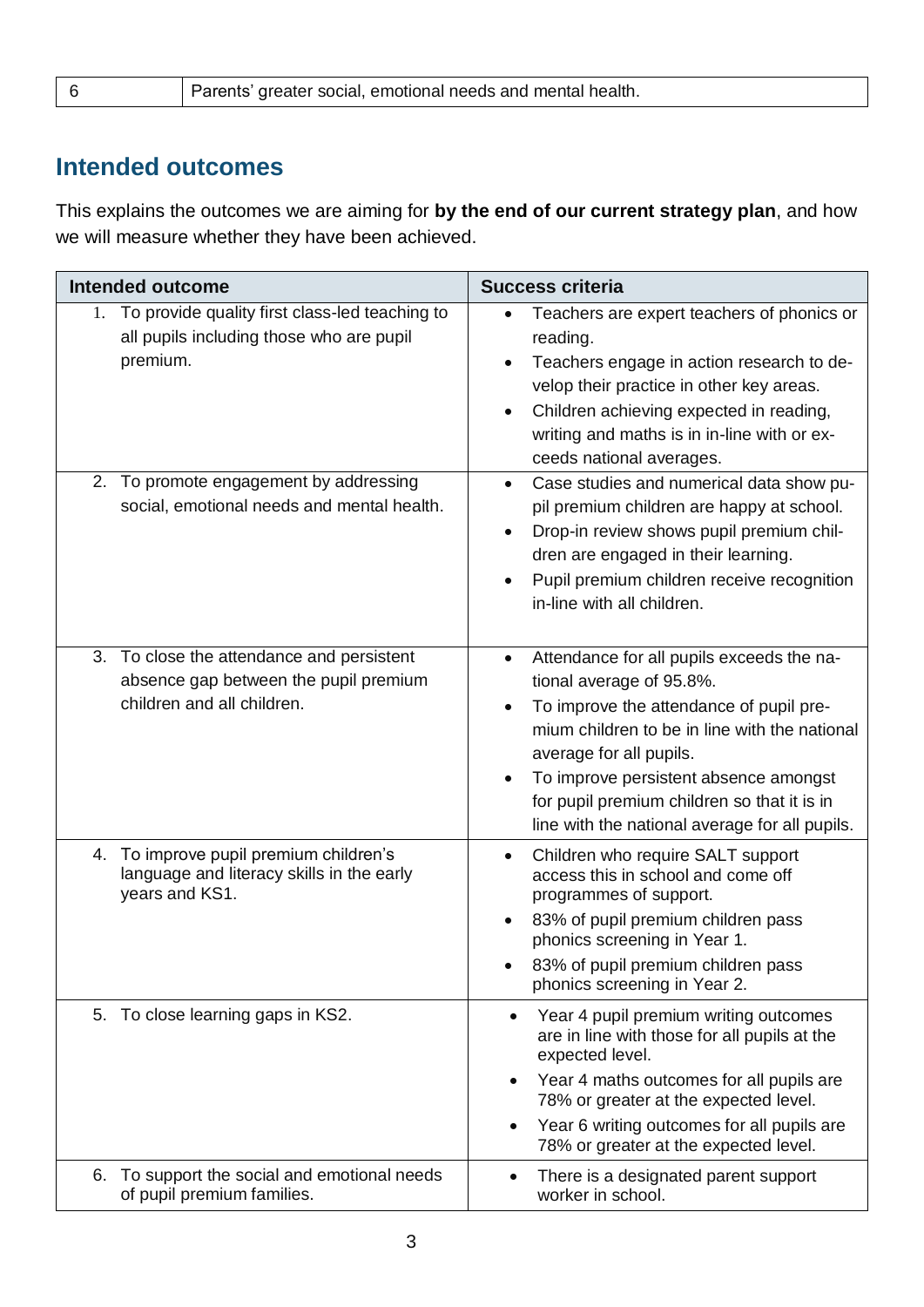| Families to support are identified and<br>reviewed at least termly.                       |
|-------------------------------------------------------------------------------------------|
| • A range of support strategies are<br>deployed to support families in bespoke<br>manner. |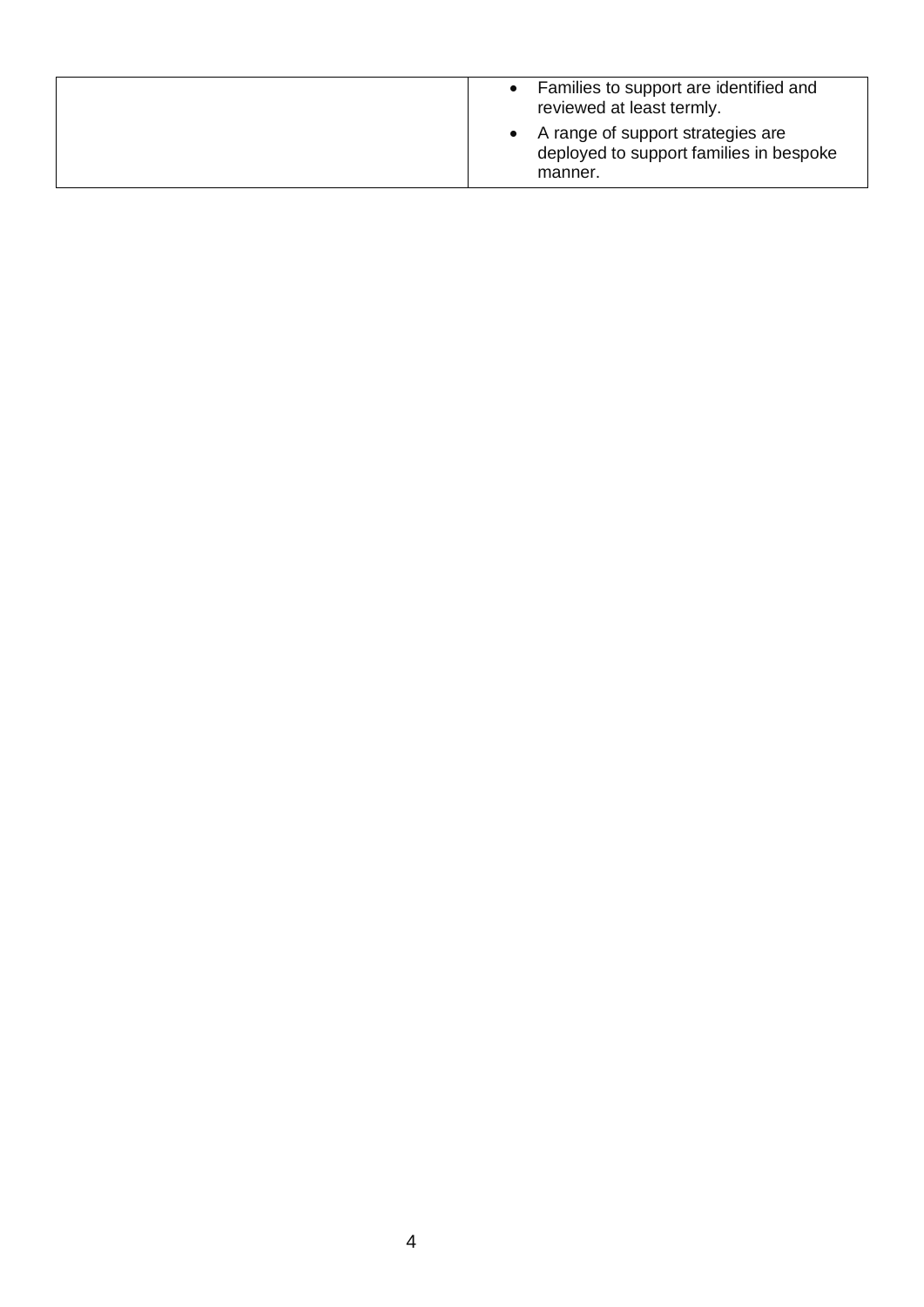## **Activity in this academic year**

This details how we intend to spend our pupil premium (and recovery premium funding) **this academic year** to address the challenges listed above.

#### **Teaching (for example, CPD, recruitment and retention)**

Budgeted cost: £14,220

| <b>Activity</b>                                                                                                                                | Evidence that supports this approach                                                                                                                                                                                                                                                                                                                                                                                                                                                                                                                                                                     | <b>Challenge</b><br>number(s)<br>addressed |
|------------------------------------------------------------------------------------------------------------------------------------------------|----------------------------------------------------------------------------------------------------------------------------------------------------------------------------------------------------------------------------------------------------------------------------------------------------------------------------------------------------------------------------------------------------------------------------------------------------------------------------------------------------------------------------------------------------------------------------------------------------------|--------------------------------------------|
| School leader<br>coaching in the<br>teaching of phonics<br>and reading by<br>teachers and<br>teaching assistants.<br>£6,220 leader<br>release. | The Department of Education Reading<br>$\bullet$<br>Framework outlines the importance of all staff<br>being expert teachers of reading.<br>https://assets.publishing.service.gov.uk/gove<br>$\bullet$<br>rnment/uploads/system/uploads/attachment_<br>data/file/1000986/Reading_framework_Teac<br>hing the foundations of literacy - July-<br>2021.pdf<br>The Phonics Leader and English Leader watch<br>$\bullet$<br>teachers and teaching assistants teach phonics<br>or guided reading at least each month, feedback<br>to staff with positives and next step checking this<br>next step is in place. | Challenge 1                                |
| Teacher research<br>groups in developing<br>some of the most<br>crucial aspects of<br>teaching and<br>learning.                                | Hatti's hinge point of average impact was 0.4.<br>$\bullet$<br>Teacher evaluation which is built into these<br>projects impact is 0.75.<br>Scaffolding which is part of the modelling writing<br>$\bullet$<br>project is 0.82.<br>Rehearsal and memorisation is 0.73 and this<br>part of the retrieval practice project.<br>https://visible-learning.org/hattie-ranking-<br>$\bullet$<br>influences-effect-sizes-learning-<br>achievement/                                                                                                                                                               | Challenge 1                                |
| Phonics scheme and<br>associated books<br>£8,000                                                                                               | The Department of Education Reading<br>$\bullet$<br>Framework outlines the importance of a<br>consistent, recommended phonics scheme<br>being used in schools.<br>https://assets.publishing.service.gov.uk/gove<br>rnment/uploads/system/uploads/attachment<br>data/file/1000986/Reading_framework_Tea<br>ching the foundations of literacy - July-<br>2021.pdf<br>The school will purchase the Little Wandle<br>Scheme to use from January 2022.<br>The Phonics Leader will use the second part of<br>the Autumn Term to ensure staff are trained and<br>ready to use the scheme.                       | Challenge 1 and 4                          |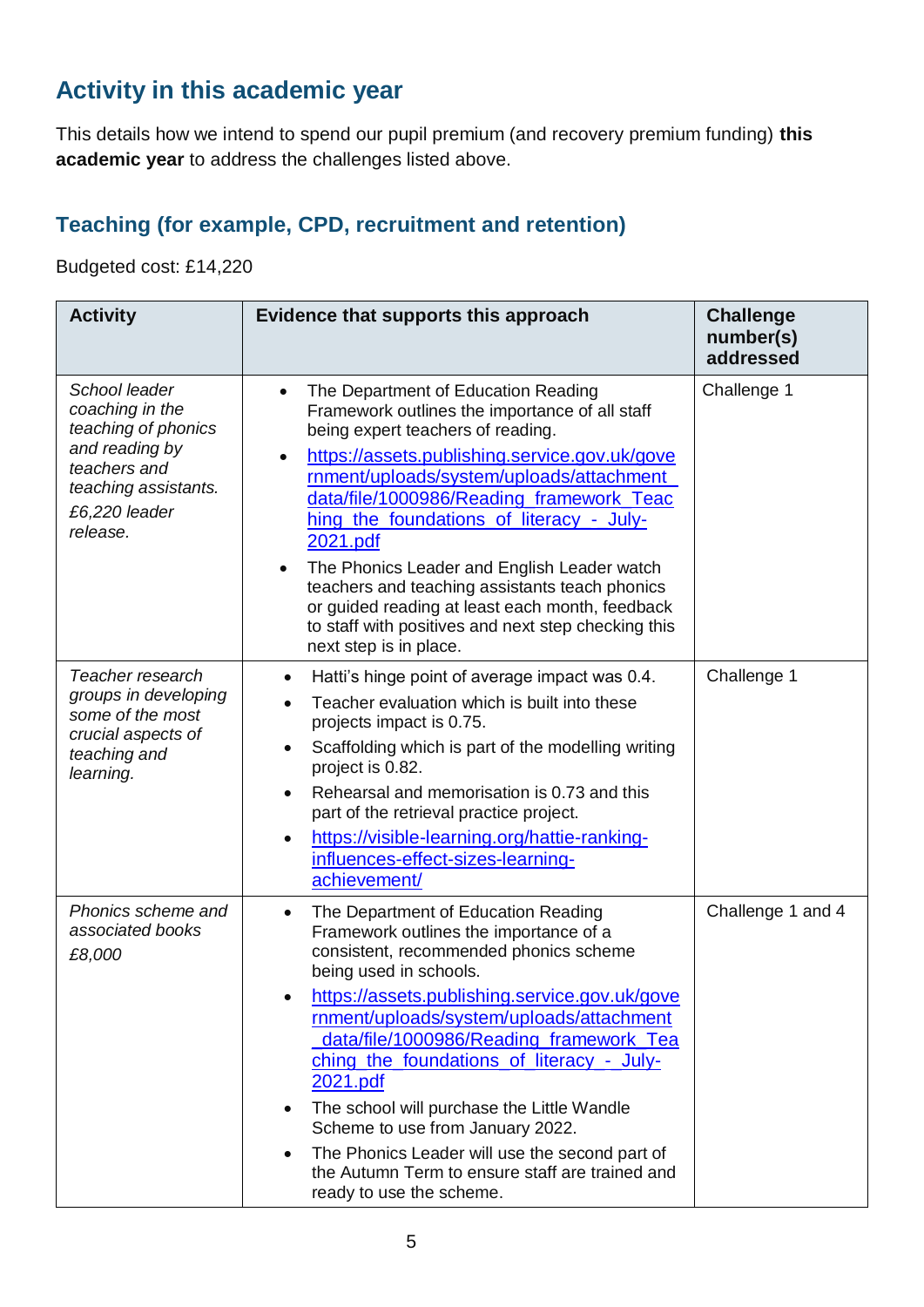### **Targeted academic support (for example, tutoring, one-to-one support structured interventions)**

Budgeted cost: £*24,530*

| <b>Activity</b>                                                                                                     | Evidence that supports this approach                                                                                                                                                                                 | <b>Challenge</b><br>number(s)<br>addressed |
|---------------------------------------------------------------------------------------------------------------------|----------------------------------------------------------------------------------------------------------------------------------------------------------------------------------------------------------------------|--------------------------------------------|
| <b>Phonics intervention</b><br>from an expert teacher<br>of phonics in Year 3,<br>Year 2 and Year 1.<br>£9,030      | EEF lists one-to-one intervention as having an<br>impact of +5 months during and academic year<br>and small group tuition having a similar impact of<br>$+4$ months.<br>https://educationendowmentfoundation.org.uk/ | Challenge 1 and 4                          |
| Addressing specific<br>learning gaps in Year 6<br>writing, Year 4 maths<br>and Year 4 writing.<br>£9,000            | EEF lists one-to-one intervention as having an<br>impact of +5 months during and academic year<br>and small group tuition having a similar impact of<br>$+4$ months.<br>https://educationendowmentfoundation.org.uk/ | Challenge 5                                |
| Early intervention in<br>speech and language<br>through the use of a<br>speech and language<br>therapist.<br>£6,500 | EEF lists early intervention as having an impact of<br>+5 months and this intervention takes place<br>primarily in the early years and KS1.<br>https://educationendowmentfoundation.org.uk/                          | Challenge 4                                |

#### **Wider strategies (for example, related to attendance, behaviour, wellbeing)**

Budgeted cost: *£51,565*

| <b>Activity</b>                                                                                 | Evidence that supports this approach                                                                                                                                                                           | <b>Challenge</b><br>number(s)<br>addressed |
|-------------------------------------------------------------------------------------------------|----------------------------------------------------------------------------------------------------------------------------------------------------------------------------------------------------------------|--------------------------------------------|
| To promote<br>engagement by                                                                     | Social and emotional learning has an impact of +4 months in<br>the EEF Toolkit.                                                                                                                                | Challenge 2                                |
| addressing<br>social, emotional<br>needs and<br>mental health.                                  | We are carrying out targeted social and emotional learning in<br>organised into groups or on a one-to-one basis considering<br>the findings of the report 'Improving Social and Emotional<br>Learning' by EEF. |                                            |
| Pupil wellbeing<br>manager and<br>school councillor-<br>£24,198 - Pupil<br>wellbeing<br>manager | https://educationendowmentfoundation.org.uk/education-<br>evidence/guidance-reports                                                                                                                            |                                            |
| $£11,336 - School$<br>counsellor<br>employed each                                               |                                                                                                                                                                                                                |                                            |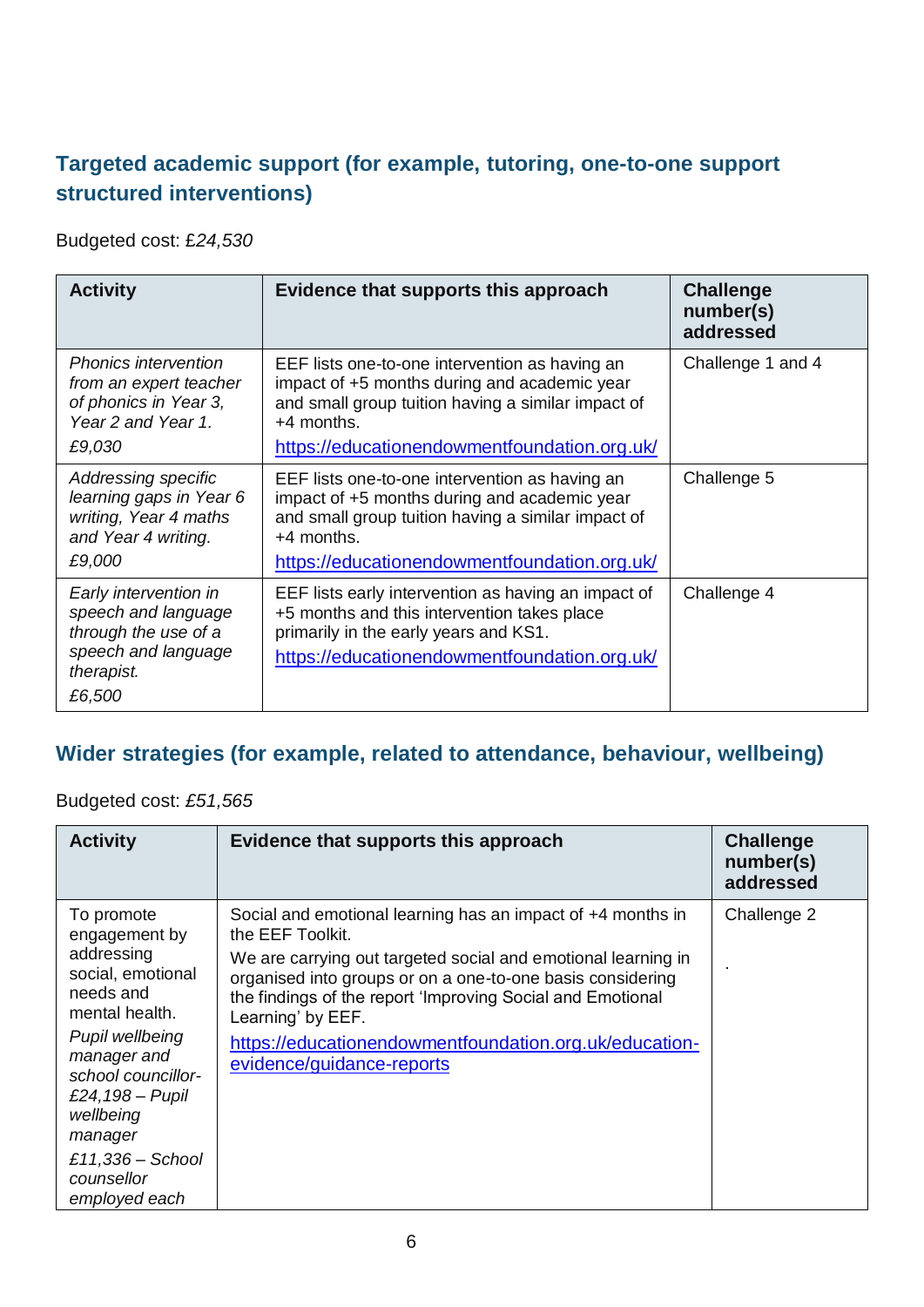| morning in<br>school.                                                                                                                                                                  |                                                                                                                                                                                                                                                                                                                                                                   |             |
|----------------------------------------------------------------------------------------------------------------------------------------------------------------------------------------|-------------------------------------------------------------------------------------------------------------------------------------------------------------------------------------------------------------------------------------------------------------------------------------------------------------------------------------------------------------------|-------------|
| To close the<br>attendance and<br>persistent absence<br>gap between the<br>pupil premium<br>children and all<br>children.<br>Pupil wellbeing<br>manager &<br>parents support<br>worker | In line with EEF Guidance Report, Working with Parents to<br>Support Children's Learning, we will be considering the most<br>effective ways to communicate with families in relation to<br>attendance.<br>https://educationendowmentfoundation.org.uk/education-<br>evidence/guidance-reports                                                                     | Challenge 3 |
| To support the<br>social and<br>emotional needs<br>of pupil premium<br>families.<br>Parent support<br>worker - £16,031                                                                 | Parental engagement has an impact of +3 months in the EEF<br>Toolkit.<br>The parent support worker provides bespoke support for<br>families to facilitate their engagement in their child's<br>education.<br>We are using 'Working with parents to support children's<br>learning' by EEF to inform our practice.<br>https://educationendowmentfoundation.org.uk/ | Challenge 6 |

**Total budgeted cost: £** *[£14,220 teaching, £24,530 targeted academic support and £51,565 wider strategies with a sum of £90,315]*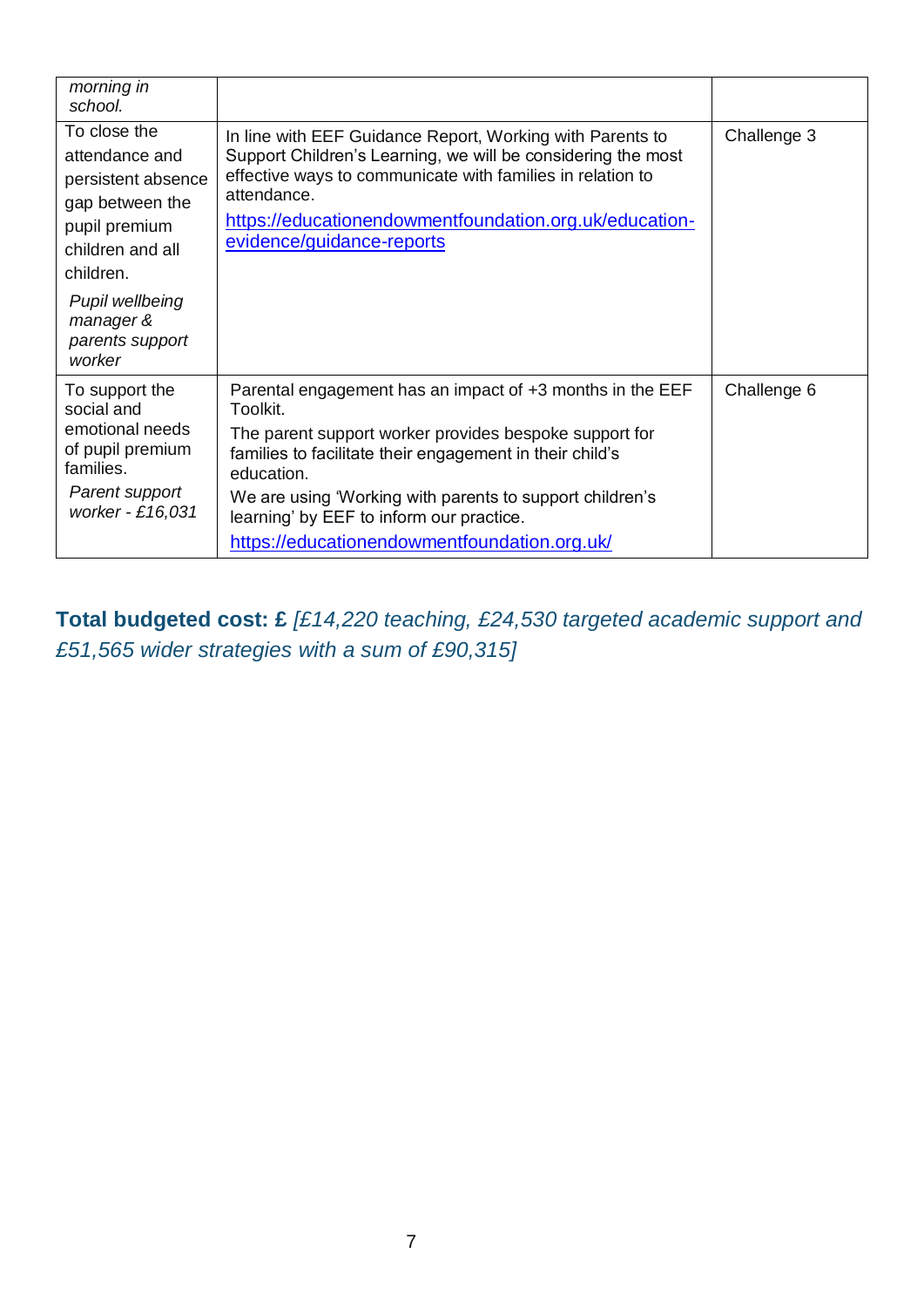# **Part B: Review of outcomes in the previous academic year**

## **Pupil premium strategy outcomes**

This details the impact that our pupil premium activity had on pupils in the 2020 to 2021 academic year.

*To promote engagement by addressing social, emotional needs and mental health.* 

- 1. Pupil premium children are happy in school.
- 2. The engagement in learning of pupil premium children is in line with non-pupil premium children during classroom observation and from staff feedback during pupil progress reviews.
- 3. Class recognition boards show pupil premium children receive regular recognition for their learning and behaviour.

*To enhance pupil premium children's language and reading fluency.* 

- 1. SALT support is focused on early intervention with teaching assistants delivering programmes devised by the speech and language therapist.
- 2. Engaging stories take place each day in every class from F1 to Year 6 to promote language acquisition.
- 3. Children use and can talk about different approaches staff use to promote reading fluency.
- 4. VIPERs comprehension strategies was teaching and learning project in the Autumn Terms and is now explicitly part of reading practice.
- 5. Disadvantaged pupils have at least expected progress in Year 1 and Year 2. In Year 3, Year 4 and Year 6, they have made accelerated progress.
- 6. 83% pure disadvantaged children reached ARE in reading by ASP2 [national average for all pupils 75%].

#### *To enhance the phonic knowledge and spelling confidence of pupil premium children*

- 1. Quality first phonics teaching takes place on daily basis from F1 to Y2 monitored by the Phonics Lead. Teaching and learning developed in this area through an Autumn Term teaching and learning project.
- 2. Phonics interventions were led by teaching assistants in the children's classes focused on specific phonics gaps.
- 3. 87% of children in Year 2 passed the phonics screening test in December 2020. 80% [8/10] pupil premium children in Year 2 passed their phonics screening in December 2020.
- 4. The percentage of pure pupil premium children achieving expected levels in spelling is in line with all pupils.